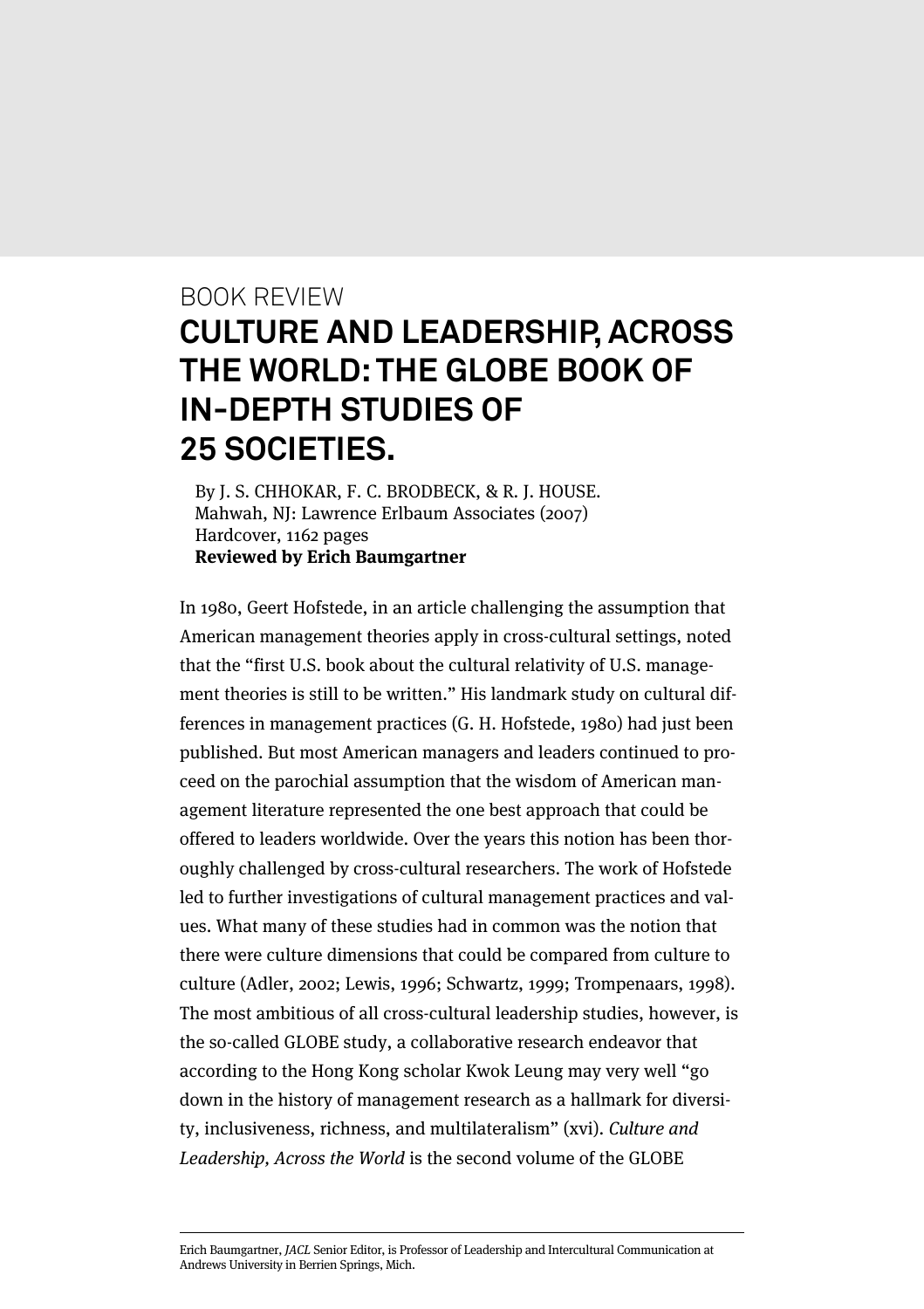(Global Leadership and Organizational Behavior Effectiveness) research project. This volume presents the results of GLOBE's Phase 3, which consisted of an in-depth description of culture and leadership in 25 of the 62 countries studied by the GLOBE project. The results of Phase 1 (the development and validation of the research methods) and Phase 2 (the description of culture and leadership factors in 62 countries) were reported in the 818-page book Culture, Leadership, and Organizations (House, Hanges, Javidan, Dorfman, & Gupta, 2004), which was reviewed by Thom Wolf in the first issue of this journal (2006).

The present volume contains 28 chapters, written by 57 authors, in 1162 (xxxi) pages, including 61 pages of index. The first two chapters are introductory, followed by 25 country chapters, and a concluding chapter integrating the rich findings of the volumes that readers will find particularly enlightening. In chapter 1, which serves as a general introduction to the GLOBE project, its purpose, structure, history, and methodology, the authors defend the need of a country-specific (emic) approach to leadership and culture and define the main constructs of culture, organizational practices, and leadership.

The GLOBE project approaches culture in terms of nine quantitative dimensions: (1) Assertiveness, (2) Future Orientation, (3) Gender Egalitarianism, (4) Humane Orientation, (5) Institutional Collectivism, (6) In-Group Collectivism, (7) Performance Orientation, (8) Power Distance, and (9) Uncertainty Avoidance. One contribution of the GLOBE project has been to measure culture variables not only on the practice and manifestation ("as is") level, but also on the level of values, beliefs, and implicit theories ("should be," cf. McClelland, 1985). Furthermore, GLOBE distinguishes two units of analysis: organizations and societies. The operational definition of leadership in the GLOBE study is "the ability of an individual to influence, motivate, and enable others to contribute toward the effectiveness and success of the organizations of which they are members" (p. 6). Thus GLOBE focuses on organizational leadership, not leadership in general.

In chapter 2 the authors first discuss the methodology of the GLOBE project as a whole, and then describe the specific methodology of the country chapters integrating both quantitative and qualitative methods, such as focus groups, ethnographic interviews, media analysis, as well as unobtrusive measures and participant observation data from the country co-investigators (CCIs). As a result the country chapters not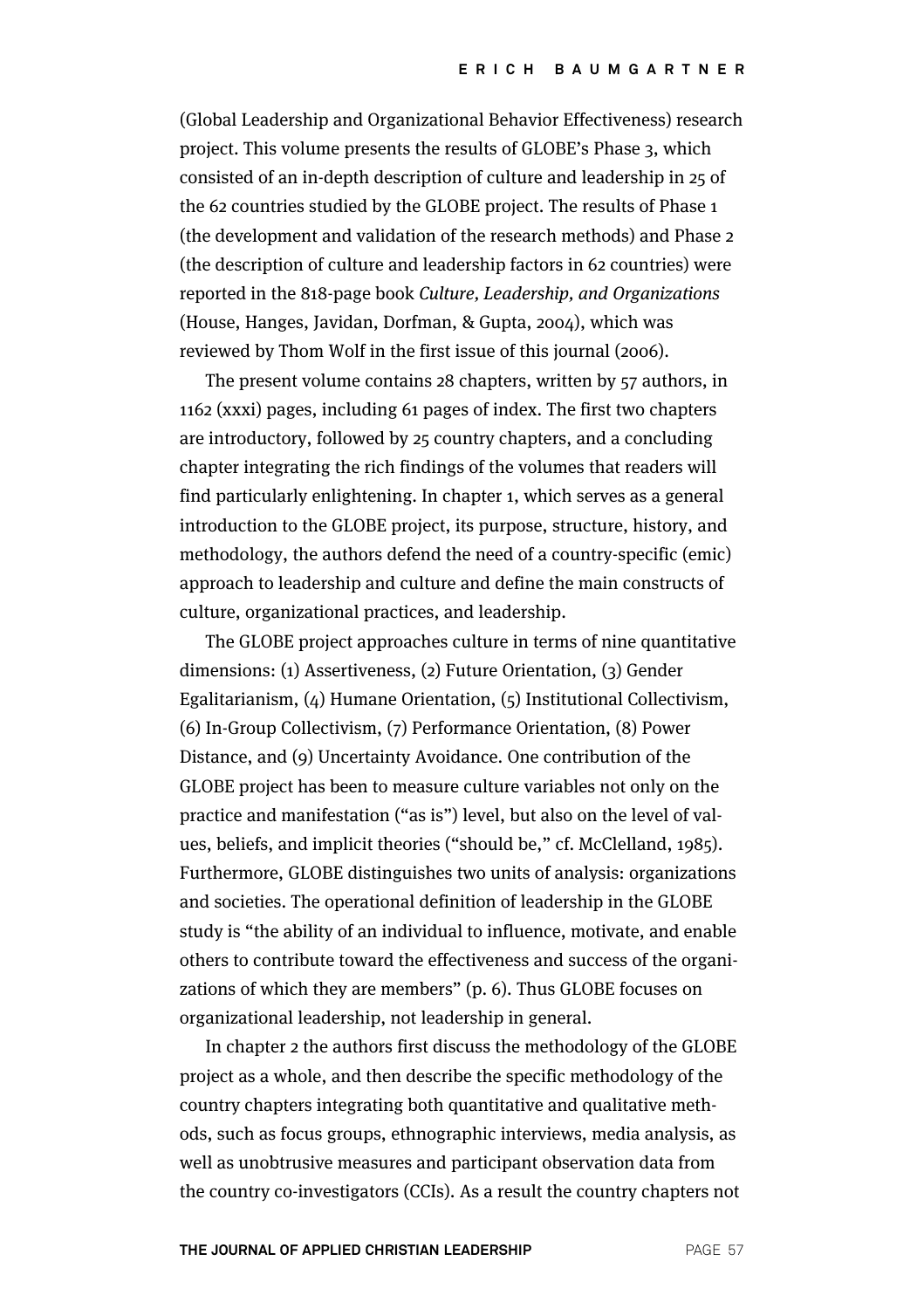only contain information that allowed the researchers to compare and rank the countries on the culture dimension level, but also develop rich country-specific (emic) descriptions of how leadership typically manifests itself in a country. These in-depth leadership portraits make this book an enormously useful volume for leaders of international organizations or multicultural institutions because they give insights not found at the level of the country general (etic) leadership dimensions.

The 25 country chapters are arranged in 10 clusters of countries based on unique patterns of societal and organizational characteristics. They are listed in Table 1. Each chapter follows a common format, moving from general facts about the country (demographics, economy, government, etc.) to a brief historical sketch and finally a more extensive picture of any cultural features that allows the readers to catch a glimpse of the unique character of leadership in this context. Thus we learn (not surprisingly) that Switzerland employs about twice as many people in the banking sector as Italy, France, and Great Britain, and that it derives about half of its foreign trade from the banks. Some readers may find it interesting to analyze the placement of certain "boundary-spanning" countries which seem to defy easy classification. The Netherlands, for instance, are found in the Germanic section even though it shares certain characteristics also with the Nordic and Anglo clusters. If you look for Turkey, go to the Middle East cluster, while Israel is found in the Latin European cluster.

Each chapter then reports the results of the nine GLOBE culture dimensions, providing many examples helpful for a better understanding of the scores, such as for instance the representation of women in organizations and society. One example of a culture dimension reported is Future Orientation. What I found remarkable was that Switzerland ranked second in the "As Is" score for this dimension with a Mean score of 4.73, which is remarkably close to its "Should Be" value of 4.79, a score that makes its comparative rank drop to 59 out of 61. Evidently there are many countries aspiring to be forward-looking in their leadership practices, but Switzerland actually seems to achieve it. The authors note that religious roots, particularly the Calvinist influence in part of the population, which gets translated into a strong work ethic, and the legendary Swiss thriftiness may be one explanation for this near convergence of Swiss aspirations and reality in Future Orientation.

Is it really possible to describe what can be considered manifesta-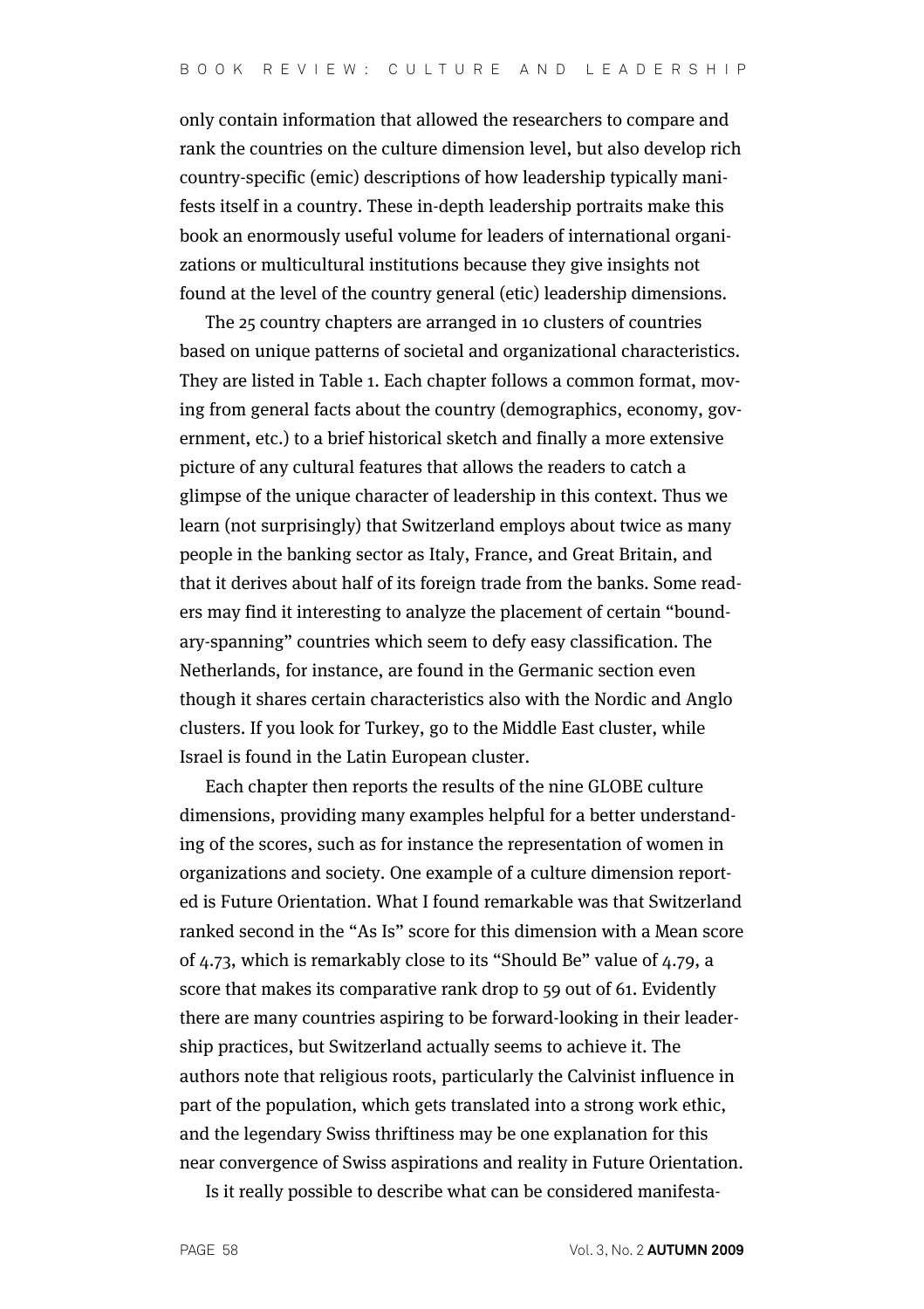| <b>ANGLO</b><br>$(6$ OF 7)                                                                                                           | <b>LATIN EUROPE</b><br>$(3$ OF 6)                | <b>NORDIC EUROPE</b><br>$(2$ OF 3)   | <b>GERMANIC EUROPE</b><br>$(3$ OF 5)                                                    |
|--------------------------------------------------------------------------------------------------------------------------------------|--------------------------------------------------|--------------------------------------|-----------------------------------------------------------------------------------------|
| <b>AUSTRALIA</b><br>ENGLAND<br><b>IRELAND</b><br><b>NEW ZEALAND</b><br><b>SOUTH AFRICA</b><br>(WHITE SAMPLE)<br><b>UNITED STATES</b> | <b>FRANCE</b><br><b>PORTUGAL</b><br><b>SPAIN</b> | FINI AND<br><b>SWEDEN</b>            | <b>AUSTRIA</b><br><b>GERMANY</b><br>(FORMER EAST)<br><b>NETHERLANDS</b><br>SWITZERI AND |
| <b>EASTERN EUROPE</b><br>$(2$ OF 8)                                                                                                  | <b>LATIN AMERICA</b><br>$(3$ OF $10)$            | <b>SUB-SAHARA</b><br>AFRICA (0 OF 5) | <b>MIDDLE EAST</b><br>$(1$ OF 5)                                                        |
| <b>GREECE</b><br><b>RUSSIA</b>                                                                                                       | ARGENTINA<br>COI OMBIA<br><b>MEXICO</b>          |                                      | <b>TURKEY</b>                                                                           |
| <b>SOUTHERN ASIA</b><br>$(1$ OF 6)                                                                                                   | <b>CONFUCIAN ASIA</b><br>$(3$ OF 6)              |                                      |                                                                                         |
| <b>INDIA</b>                                                                                                                         | CHINA<br><b>HONG KONG</b><br><b>SINGAPORE</b>    |                                      |                                                                                         |

**Table 1:** *GLOBE Society/Culture Clusters*

tions of a typical Indian manager "(a) common to the entire country without exception and (b) unique to the country insofar as these are not found in other societies" (p. 991)? The authors are cautious in their optimism that this can be done in useful ways. Thus I found it refreshing to discover a certain tentativeness with which authors approached their task of describing culture-specific factors. Yet their familiarity with the culture seemed to allow them to highlight aspects that can help cross-cultural managers and researchers approach each country with greater depth. Thus, each chapter is a goldmine of interesting details about how leaders approach their task, some of them pointing to the need for understanding specific worldview issues and possibly careful preparation for cross-cultural projects. One worldview issue that shows up in several countries is the prevalence of spirit and luck factors. In the chapter on India, you will notice the authors' stress on the role of astrology in determining appropriate dates and times to undertake some important activities. Most Western leaders shaped by hundreds of years of Enlightenment worldview and secularized Christian notions will find themselves rather uncomfortable in such settings.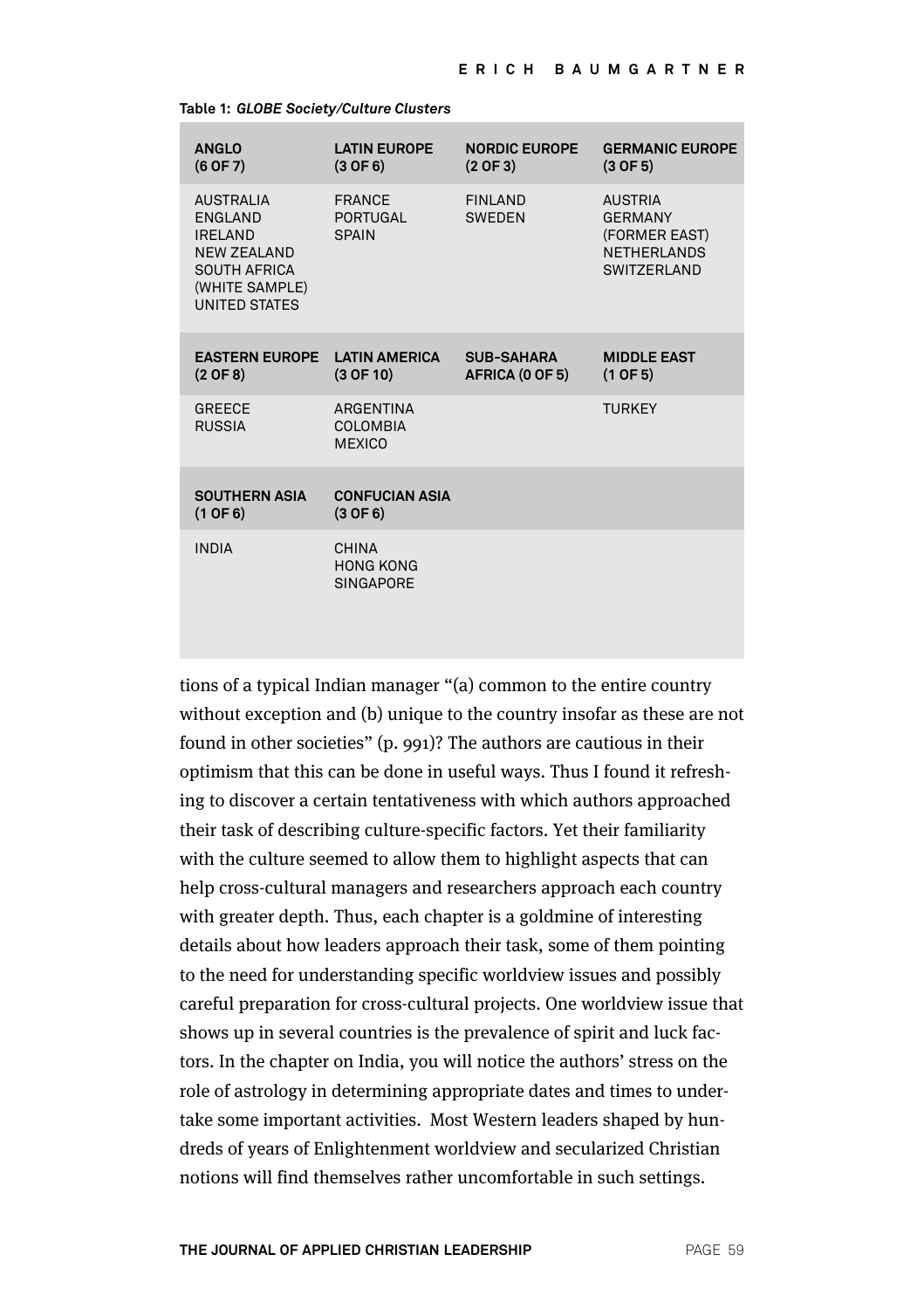Another aspect I found rather fascinating is the fact that some of the Nordic countries and Switzerland are rather suspicious of the very notion of leadership.

This discussion of the culture variables is usually followed by a description of the implicit leadership model present in the country among middle managers by listing the scores on 21 leadership variables that can be grouped into 6 (second-order) leadership dimensions: (1) Autonomous, (2) Charismatic, (3) Humane, (4) Participative, (5) Selfprotective, and (6) Team oriented leadership. While the listed scores allow for a certain comparison with other countries, it is the additional information derived from multiple qualitative sources that allow a rich tapestry of cultural threads to emerge. Often chapters also include biographical highlights of examples of leaders considered especially significant by a country (e.g. Gandhi in India), and appendices with supporting material.

The authors seem to have had quite a bit of freedom to construct their chapters. This freedom seems to be responsible for the variability in the usual chapter length of 30-45 pages (Singapore, 22 pages; USA, 70 pages) and a certain inconsistency in the way some statistical scores are reported that occasionally makes comparison between countries unnecessarily awkward. While striking this critical note, I also found a few figures whose format had gone astray (e.g.: Figure 1.1 repeated much cleaner in Figure 2.1, and Figure 1.2). Table 1.2, which reports the GLOBE Society/Culture Clusters, indicates the countries with chapters in this volume with a star but fails to mark Greece, Russia, India and Switzerland, which are actually represented in the book. This is correct, however, in Table 28.1. Appendix A3 is titled wrongly as Power Distance while the chart is In-Group Collectivism. Some of the country markers in Appendix B charts in my book were unfortunately illegible. Given the sheer massiveness and the complexity of the volume, these are minor problems. I suspect that these problems have been corrected by now in later printings.

A more serious question is raised by the way the 25 countries were selected based on those authors accepting the invitation to participate in Phase 3 rather than on an attempt to represent the different regions of the world more inclusively. This pragmatic approach to research reporting has led to the exclusion of Black Africa (South Africa is based on a white sample and included in the Anglo cluster), the Arab World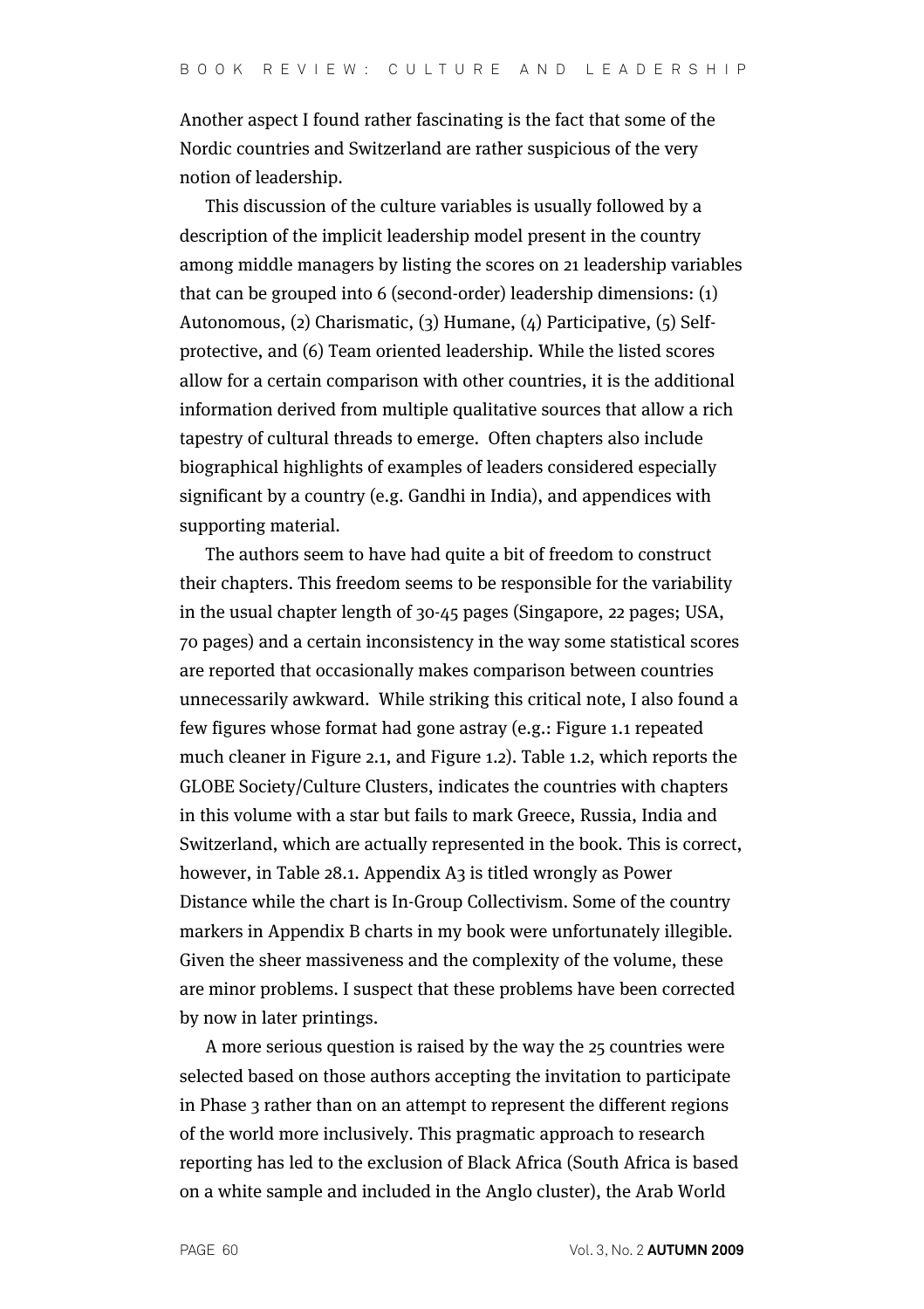(Turkey is the only Middle-East cluster representative) and the underrepresentation of Southern Asia (1 out of 6), Latin America (3 out of 10), and Eastern Europe (2 out of 8), and the overrepresentation of Anglo and other European countries (15 of 21). May I suggest that the richness of this volume is a strong argument for the need of a further volume reporting the remaining 37 countries?

The last chapter of the book is a brilliant tour de force that attempts a synthesis of the results of Phases 2 and 3. This chapter is full of insights for students of cross-cultural leadership. Particularly interesting is the discussion on cluster-typical and boundary-spanning societies and different "species" of leadership. Some societies, like Argentina or Colombia, exhibit characteristics that are quite representative of their clusters. Others like the Netherlands are related to several clusters: located in the Germanic cluster, its societal characteristics overlap with the Nordic cluster (in Power Distance, In-Group Collectivism, Institutional Collectivism, and Gender Egalitarianism) and some with the Anglo cluster (in Uncertainty Avoidance). Boundaryspanning societies may facilitate access to cultural information and skills for organizations wishing to expand into other culture clusters.

One contribution of the GLOBE study is the ability to distinguish subtle differences in culture or leadership dimensions that are often not noticeable by quantitative studies alone. While countries may show similar numbers in a leadership dimension, these differences detected by qualitative data are so real that the authors even speak of different "species" of leadership. For instance, Humane Oriented leadership can mean (a) "a set of values and behaviors that espouse equanimity, egalitarianism, and not flaunting one's own status as a leader" (in several Anglo-cluster countries); (b) "friendly, open and generous interpersonal conduct" which in times of crisis is expected to be "direct and clear" (in New Zealand), "compassionate" (in the USA) or "aggressive" (in Australia); (c) "a Confucian principle of moderation and maintaining harmonious social relationships" (in China); or (d) "a traditional principle of humanity reposing faith and confidence in followers, giving them freedom, and taking personal care of their well-being" (in India) (pp. 1043-44). These are just a few examples to show the rich insights that the GLOBE study has produced and may be waiting to share with the world of leadership.

What does this volume do for leaders of international Christian